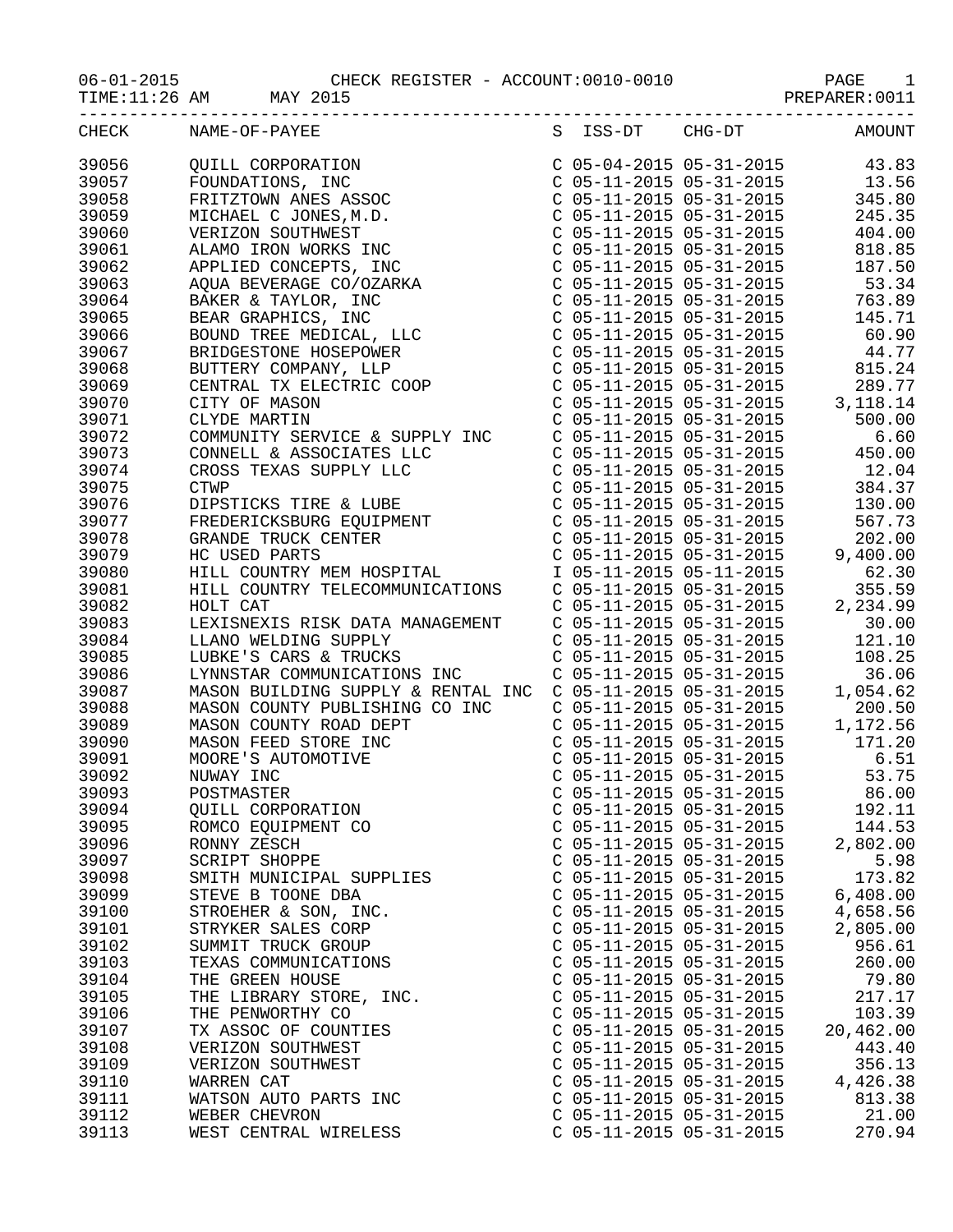TIME:11:26 AM MAY 2015 **PREPARER:0011** 

| CHECK | S ISS-DT CHG-DT AMOUNT<br>NAME-OF-PAYEE                                                                                                                                                                                              |                           |                           |           |
|-------|--------------------------------------------------------------------------------------------------------------------------------------------------------------------------------------------------------------------------------------|---------------------------|---------------------------|-----------|
|       |                                                                                                                                                                                                                                      |                           |                           |           |
|       |                                                                                                                                                                                                                                      |                           |                           |           |
|       |                                                                                                                                                                                                                                      |                           |                           |           |
|       |                                                                                                                                                                                                                                      |                           |                           |           |
|       |                                                                                                                                                                                                                                      |                           |                           |           |
|       |                                                                                                                                                                                                                                      |                           |                           |           |
|       |                                                                                                                                                                                                                                      |                           |                           |           |
|       |                                                                                                                                                                                                                                      |                           |                           |           |
|       |                                                                                                                                                                                                                                      |                           |                           |           |
|       |                                                                                                                                                                                                                                      |                           |                           |           |
|       |                                                                                                                                                                                                                                      |                           |                           |           |
|       |                                                                                                                                                                                                                                      |                           |                           |           |
|       |                                                                                                                                                                                                                                      |                           |                           |           |
|       |                                                                                                                                                                                                                                      |                           |                           |           |
|       |                                                                                                                                                                                                                                      |                           |                           |           |
|       |                                                                                                                                                                                                                                      |                           |                           |           |
|       |                                                                                                                                                                                                                                      |                           |                           |           |
|       |                                                                                                                                                                                                                                      |                           |                           |           |
|       |                                                                                                                                                                                                                                      |                           |                           |           |
|       |                                                                                                                                                                                                                                      |                           |                           |           |
|       |                                                                                                                                                                                                                                      |                           |                           |           |
|       |                                                                                                                                                                                                                                      |                           |                           |           |
|       |                                                                                                                                                                                                                                      |                           |                           |           |
|       |                                                                                                                                                                                                                                      |                           |                           |           |
|       |                                                                                                                                                                                                                                      |                           |                           |           |
|       |                                                                                                                                                                                                                                      |                           |                           |           |
|       |                                                                                                                                                                                                                                      |                           |                           |           |
|       |                                                                                                                                                                                                                                      |                           |                           |           |
|       |                                                                                                                                                                                                                                      |                           |                           |           |
|       |                                                                                                                                                                                                                                      |                           |                           |           |
|       |                                                                                                                                                                                                                                      |                           |                           |           |
|       |                                                                                                                                                                                                                                      |                           |                           |           |
|       |                                                                                                                                                                                                                                      |                           |                           |           |
|       |                                                                                                                                                                                                                                      |                           |                           |           |
|       | 39145 72 DEGREES AIR CONDITIONING HEATING 1 05-26-2015 05-26-2015 1,156.43<br>39146 AR MANAGEMENT & SOLUTIONS LLC 1 05-26-2015 05-26-2015 963.66<br>39147 BEAR GRAPHICS, INC 1 05-26-2015 05-26-2015 722.84<br>39148 BURNET COUNTY T |                           |                           |           |
|       |                                                                                                                                                                                                                                      |                           |                           |           |
|       |                                                                                                                                                                                                                                      |                           |                           |           |
|       |                                                                                                                                                                                                                                      |                           |                           |           |
|       |                                                                                                                                                                                                                                      |                           |                           |           |
|       |                                                                                                                                                                                                                                      |                           |                           |           |
| 39152 | CROSS TEXAS SUPPLY LLC                                                                                                                                                                                                               |                           | $C$ 05-26-2015 05-31-2015 | 23.81     |
| 39153 | HI-LINE                                                                                                                                                                                                                              | I 05-26-2015 05-26-2015   |                           | 257.58    |
| 39154 | HON. GERARD RICKHOFF                                                                                                                                                                                                                 | I 05-26-2015 05-26-2015   |                           | 491.00    |
| 39155 | JOHNSON'S PEST CONTROL                                                                                                                                                                                                               |                           | I 05-26-2015 05-26-2015   | 215.00    |
| 39156 | LEXIS NEXIS                                                                                                                                                                                                                          |                           | I 05-26-2015 05-26-2015   | 181.00    |
| 39157 | LOWE'S PAY AND SAVE INC                                                                                                                                                                                                              | I 05-26-2015 05-26-2015   |                           | 144.83    |
| 39158 | LUCIO MORA                                                                                                                                                                                                                           | $C$ 05-26-2015 05-31-2015 |                           | 1,275.00  |
| 39159 | MASON BUILDING SUPPLY & RENTAL INC                                                                                                                                                                                                   | I 05-26-2015 05-26-2015   |                           | 41.71     |
| 39160 | MCCREARY VESELKA BRAGG & ALLEN                                                                                                                                                                                                       | I 05-26-2015 05-26-2015   |                           | 530.67    |
| 39161 | QUILL CORPORATION                                                                                                                                                                                                                    | I 05-26-2015 05-26-2015   |                           | 179.95    |
| 39162 | SHELL FLEET PLUS                                                                                                                                                                                                                     | I 05-26-2015 05-26-2015   |                           | 141.65    |
| 39163 | TDCAA                                                                                                                                                                                                                                | I 05-26-2015 05-26-2015   |                           | 100.00    |
| 39164 | THE PRODUCTIVITY CENTER                                                                                                                                                                                                              | I 05-26-2015 05-26-2015   |                           | 317.00    |
| 39165 | THOMPSON REUTERS - WEST                                                                                                                                                                                                              | I 05-26-2015 05-26-2015   |                           | 217.50    |
| 39166 | UNITED RENTALS (NORTH AMERICA) INC                                                                                                                                                                                                   | I 05-26-2015 05-26-2015   |                           | 3,248.88  |
| 39167 | VERIZON SOUTHWEST                                                                                                                                                                                                                    | I 05-26-2015 05-26-2015   |                           | 304.04    |
| 39168 | WEST CENTRAL WIRELESS                                                                                                                                                                                                                | I 05-26-2015 05-26-2015   |                           | 95.00     |
| 39169 | ZESCH & PICKETT                                                                                                                                                                                                                      | I 05-26-2015 05-26-2015   |                           | 100.00    |
| 39170 | OSWALDO WALTER LIZA                                                                                                                                                                                                                  | V 05-26-2015 05-28-2015   |                           | 25,500.00 |
| 39171 | BOUNCING BALL MUSIC LLC                                                                                                                                                                                                              | I 05-27-2015 05-27-2015   |                           | 367.62    |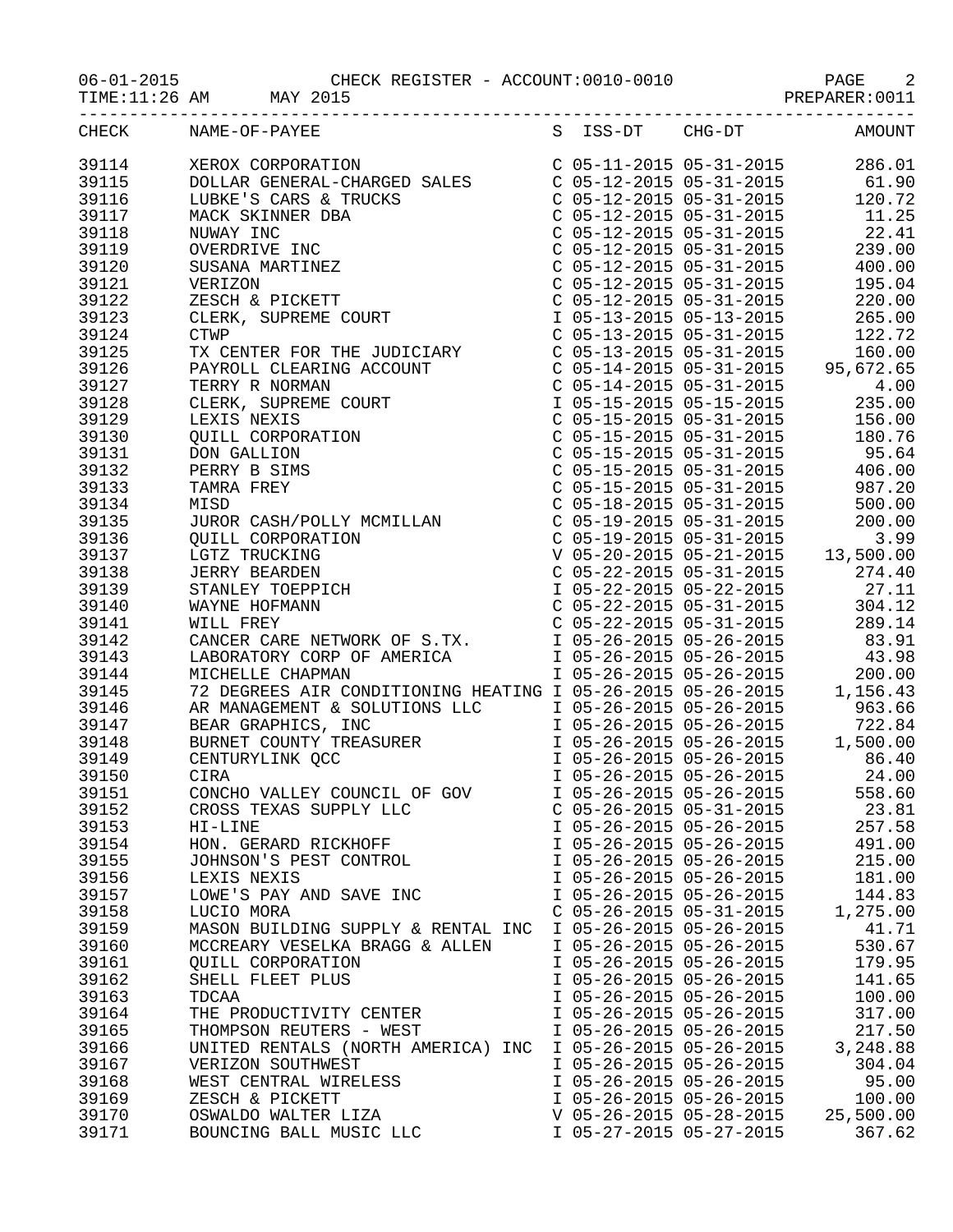| $06 - 01 - 2015$<br>TIME: 11:26 AM | MAY 2015                                                                                                   | CHECK REGISTER - ACCOUNT:0010-0010                                                                         | 3<br>PAGE<br>PREPARER: 0011            |
|------------------------------------|------------------------------------------------------------------------------------------------------------|------------------------------------------------------------------------------------------------------------|----------------------------------------|
| CHECK                              | NAME-OF-PAYEE                                                                                              | S ISS-DT                                                                                                   | CHG-DT<br>AMOUNT                       |
| 39172<br>39173<br>39174<br>39175   | PATTI GROTE<br>PAYROLL CLEARING ACCOUNT<br>AMERITAS LIFE INSURANCE CORP<br>TX ASSOCIATION OF COUNTIES HEBP | I 05-27-2015 05-27-2015<br>$C$ 05-28-2015 05-31-2015<br>I 05-29-2015 05-29-2015<br>I 05-29-2015 05-29-2015 | 116.90<br>126,083.97<br>11.74<br>71.34 |